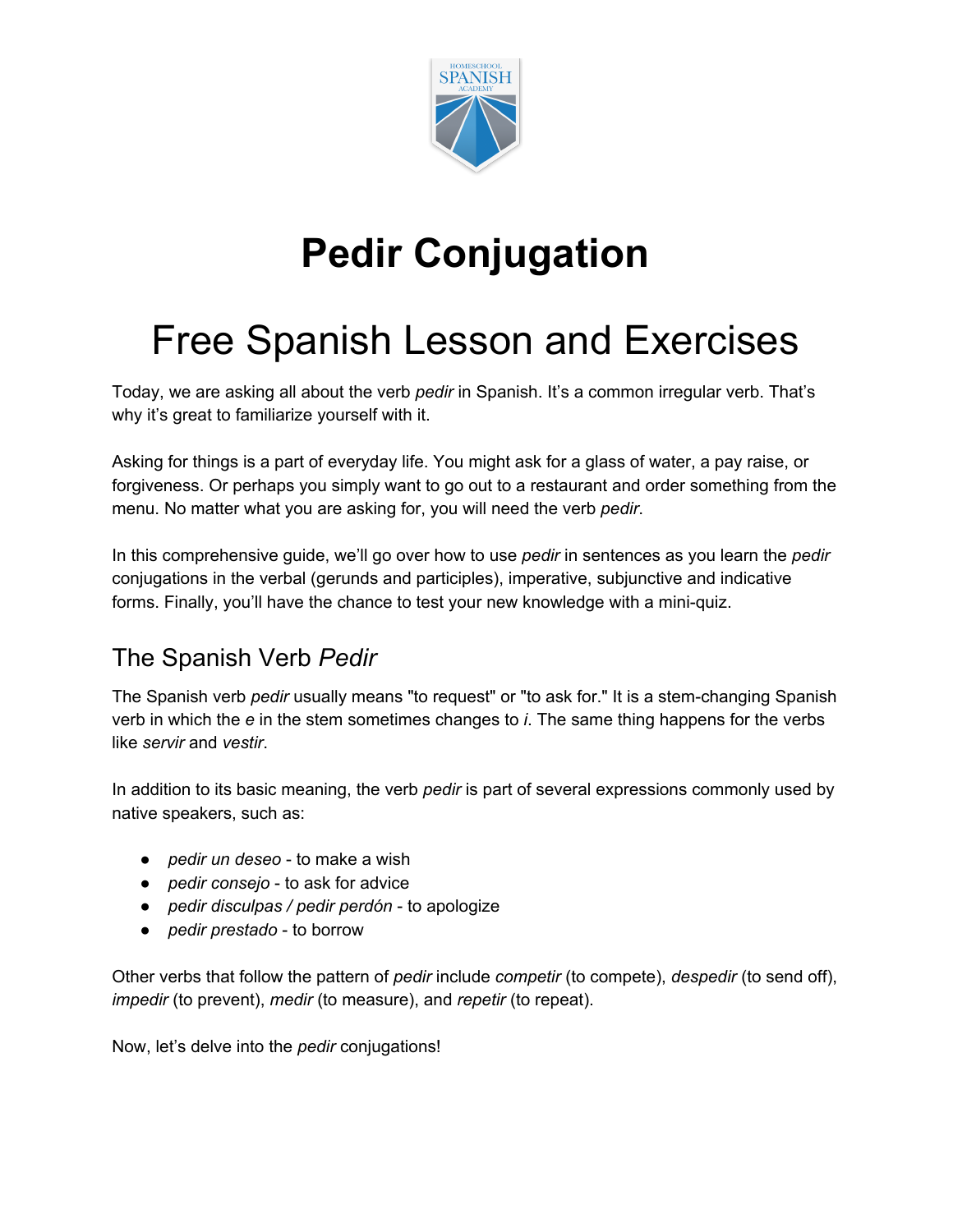

## *Pedir* Conjugation

*Pedir* Conjugation: Verbals

Infinitive: *pedir* Gerund: *pidiendo* Participle: *pedido*

Examples:

*Estoy de acuerdo contigo en pedir más información. -* I agree with you about asking for more information. *¿Están listos para pedir?* - Are you ready to order? *Ella está pidiendo la ensalada verde.* - She is ordering the green salad.

*Yo he pedido un licuado de fresa.* - I have asked for a strawberry smoothie.

**Pedir Conjugation: Indicative Mood** 

Present Indicative

| Yo                      | pido    | Pido la paciencia con mis nuevos alumnos. - I ask for<br>patience with my new students. |
|-------------------------|---------|-----------------------------------------------------------------------------------------|
| Тú                      | pides   | ¿Pides ayuda cuando la necesitas? - Do you ask for help<br>when you need it?            |
| Usted/él/ella           | pide    | Eduardo siempre pide lo mismo. -<br>Eduardo always orders the same thing.               |
| <b>Nosotros</b>         | pedimos | Pedimos tres limonadas. - We order three lemonades.                                     |
| Ustedes/ello<br>s/ellas | piden   | Ellas piden unos nachos para compartir. - They order some<br>nachos to share.           |

Preterite Indicative

| Yo | pedí | Pedí un pedicure para el Día de la Madre. - I asked for a |
|----|------|-----------------------------------------------------------|
|    |      | pedicure for Mother's Day.                                |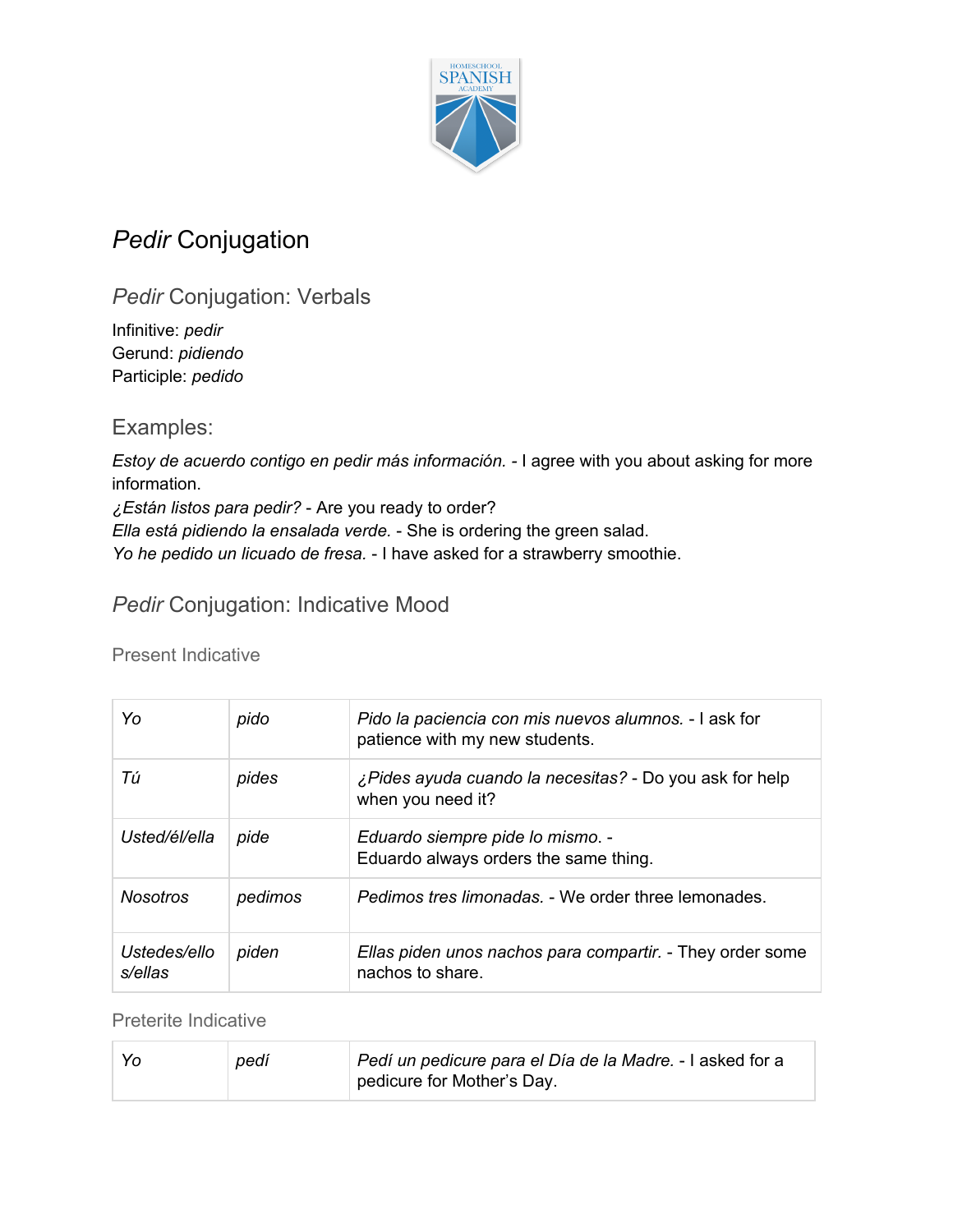

| Тú                      | pediste  | ¿Pediste un cafe grande? - Did you order a large coffee?                         |
|-------------------------|----------|----------------------------------------------------------------------------------|
| Usted/él/ella           | pidió    | <i>Pidió un vestido nuevo. - She asked for a new dress.</i>                      |
| <b>Nosotros</b>         | pedimos  | Pedimos el silencio durante la cena. - We requested<br>silence during dinner.    |
| Ustedes/ello<br>s/ellas | pidieron | Pidieron nueva ropa para la escuela. - They asked for new<br>clothes for school. |

Imperfect Indicative

| Yο                  | pedía    |
|---------------------|----------|
| Тú                  | pedías   |
| Usted/él/ella       | pedía    |
| Nosotros            | pedíamos |
| Ustedes/ellos/ellas | pedían   |

#### Future Indicative

| Y٥                  | pediré    |
|---------------------|-----------|
| Τú                  | pedirás   |
| Usted/él/ella       | pedirá    |
| <b>Nosotros</b>     | pediremos |
| Ustedes/ellos/ellas | pedirán   |

#### Conditional Indicative

| Yo            | pediría  |
|---------------|----------|
| Тú            | pedirías |
| Usted/él/ella | pediría  |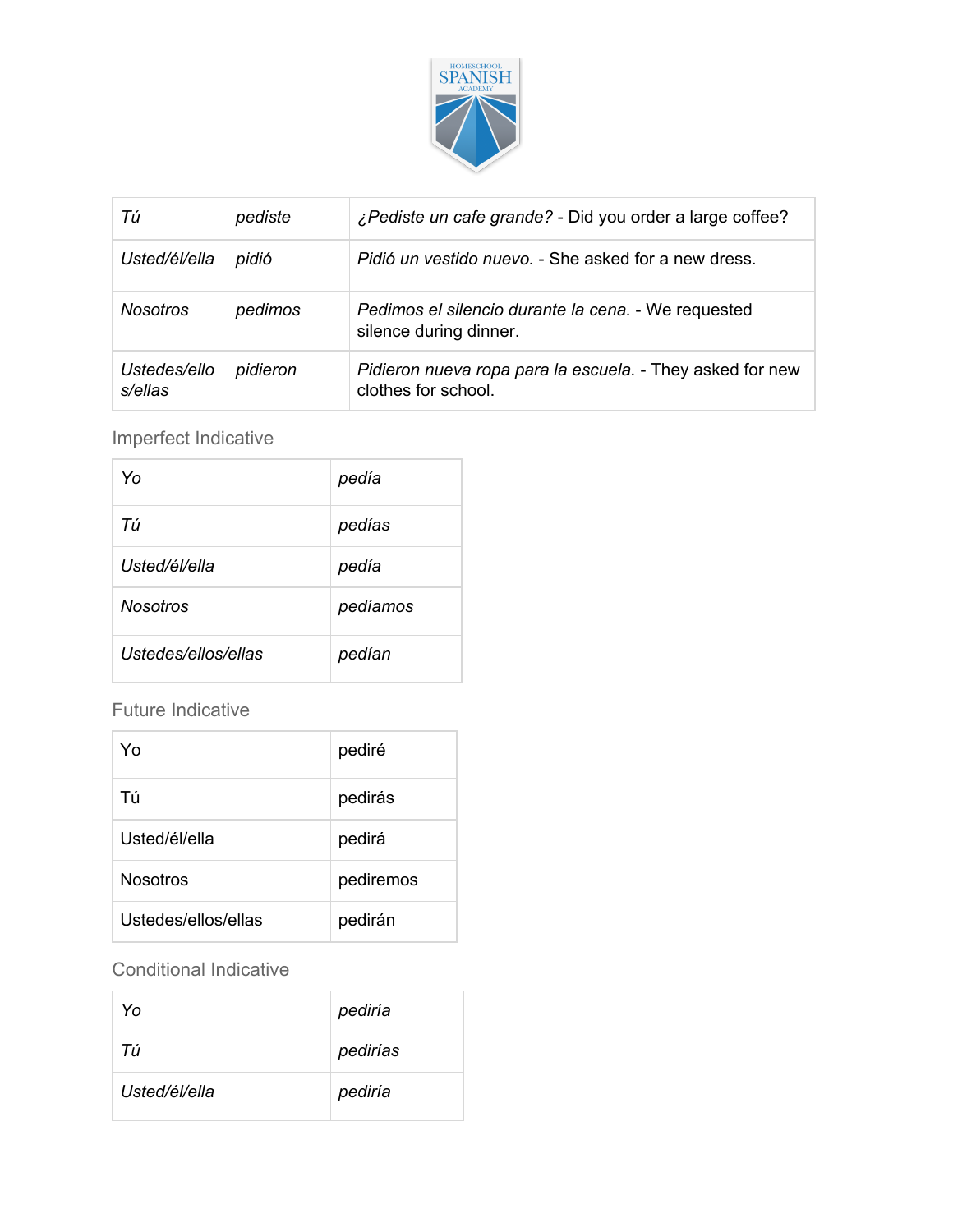

| <i>Nosotros</i>     | pediríamos |
|---------------------|------------|
| Ustedes/ellos/ellas | pedirían   |

### *Pedir* Conjugation: Subjunctive Mood

The subjunctive is used in sentences with two clauses to express desire, doubt, denial, emotion, negation, possibility, and other subjective situations.

Present Subjunctive

| Yo                  | pida    |
|---------------------|---------|
| Тú                  | pidas   |
| Usted/él/ella       | pida    |
| <b>Nosotros</b>     | pidamos |
| Ustedes/ellos/ellas | pidan   |

Imperfect Subjunctive

| Yo                  | pideira    |
|---------------------|------------|
| Тú                  | pidieras   |
| Usted/él/ella       | pidiera    |
| <b>Nosotros</b>     | pidiéramos |
| Ustedes/ellos/ellas | pidieran   |

### *Pedir* Conjugation: Imperative

The imperative mood is used to give orders or commands. Note that positive and negative commands have slightly different conjugations.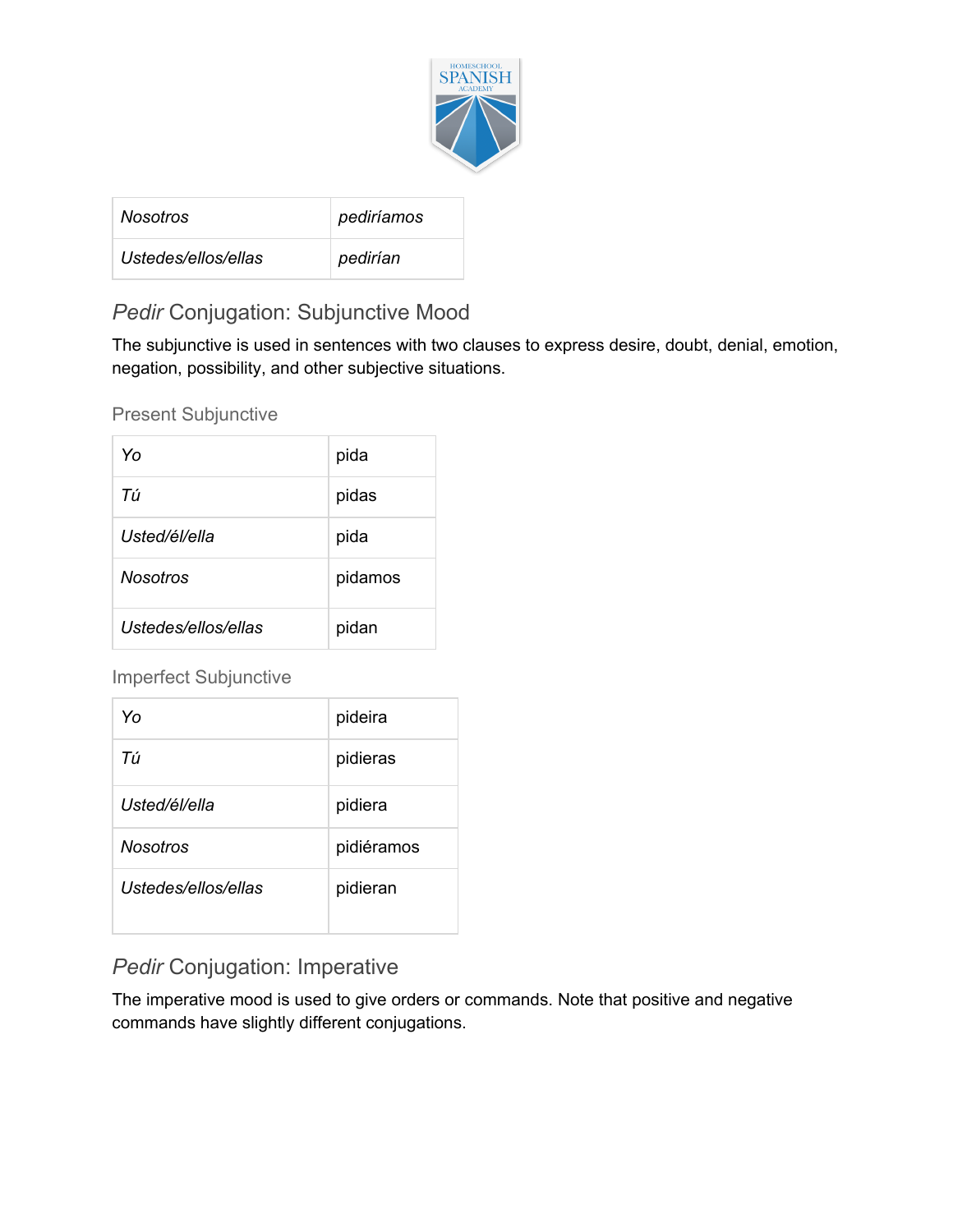

#### Positive Commands

| Тú              | pide    | Pide perdón. - Ask for forgiveness.                              |
|-----------------|---------|------------------------------------------------------------------|
| Usted           | pida    | Pida más tiempo para terminar. - Ask for more time to<br>finish. |
| <b>Nosotros</b> | pidamos | Pidamos pizza. - Let's order pizza                               |
| Ustedes         | pidan   | Pidan ayuda a veces. - Ask for help sometimes.                   |

#### Negative Commands

| Тú              | no pidas   | No pidas perdón. - Don't ask for forgiveness.    |
|-----------------|------------|--------------------------------------------------|
| <b>Usted</b>    | no pida    | No pida perdón. - Don't ask for forgiveness.     |
| <b>Nosotros</b> | no pidamos | No pidamos para ella. - Let's not order for her. |
| <b>Ustedes</b>  | no pidan   | No pidan para ella. - Don't order for her.       |

## *Pedir* Conjugation: Exercises

- 1. Identify the tense and subject of each *pedir* conjugation.
	- a. Pedías
	- b. Pido
	- c. Pidiendo
	- d. Pidamos
	- e. Pidiera
	- f. Pidan
	- g. Pediste
	- h. Hemos pedido
	- i. Pidieron
	- j. No pida
- 2. Conjugate *pedir* in the tense given.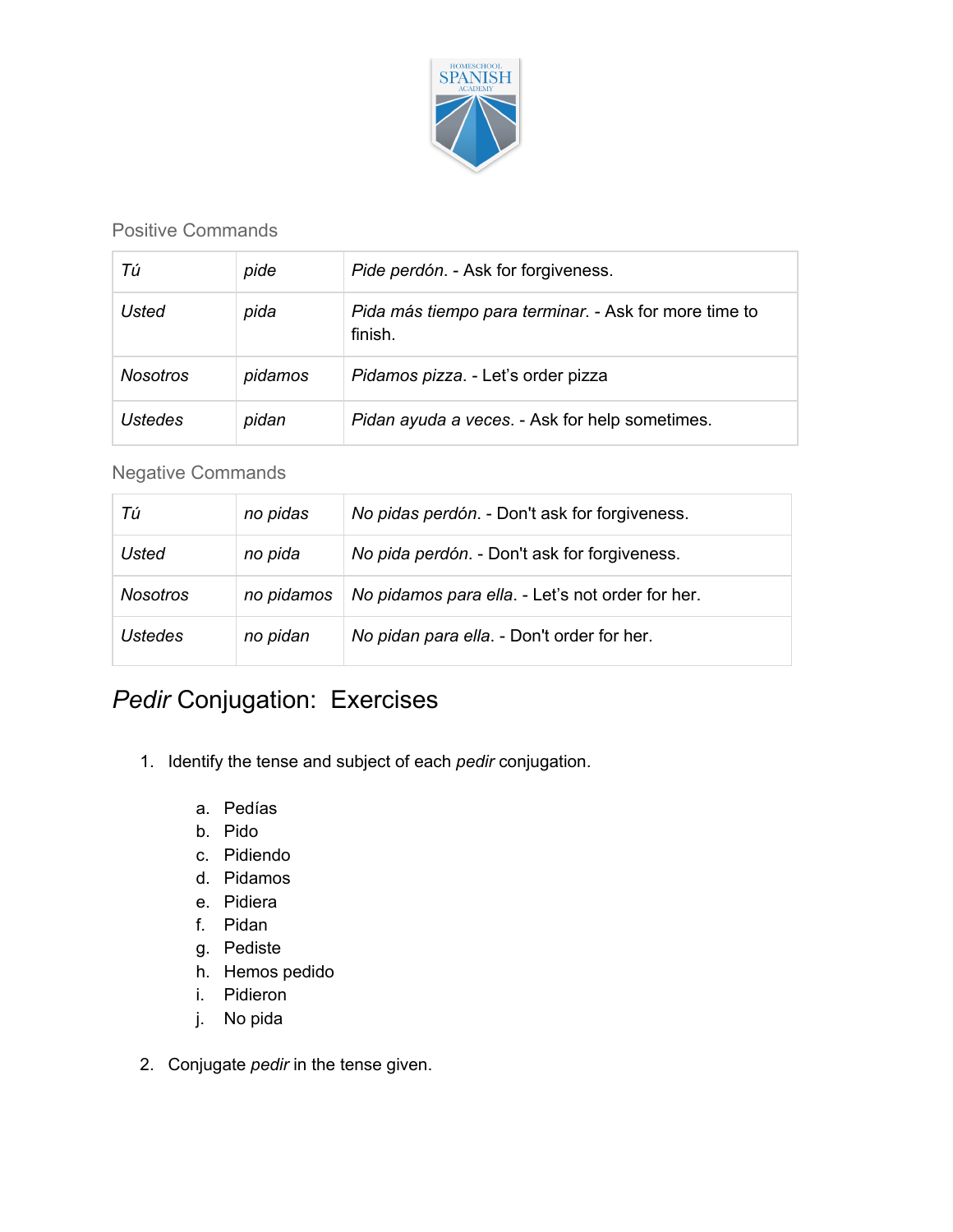

- *a. Nosotros* present subjunctive
- *b. Ellos* future
- *c. Yo* present simple
- *d. Ustedes* imperfect
- *e. Tú* conditional
- 3. Find and correct the error in the *pedir* conjugation.
	- a. Ella pidó una soda anoche.
	- b. ¡No pedan la comida de aquel restaurante!
	- c. Pidiendo mi mochila a la clase.
	- d. ¿Has pedida unas botellas de agua?
	- e. Ojala que Sofia pide ayuda.
- 4. Fill in the blank with the correct form of *pedir*.
	- a. Ellos \_\_\_\_\_\_\_\_\_\_\_\_ solo un plato para compartir. (present indicative)
	- b. Ella \_\_\_\_\_\_\_\_\_\_\_ una sopa de verduras para su almuerzo ayer. (past simple)
	- c. ¡ \_\_\_\_\_\_\_\_\_\_\_ tu favorito! (imperative, positive)
	- d. Nosotros \_\_\_\_\_\_\_\_\_\_\_ paz todos los días. (imperfect)
	- e. Espero que ustedes \_\_\_\_\_\_\_\_\_\_\_\_ cualquier cosa que necesita. (present subjunctive)
- 5. Translate the following sentences into English.
	- a. Siempre pido mis vacaciones durante temporada baja.
	- b. No estoy pidiendo el camarón porque no se ve fresco.
	- c. Oscar pediría el plato vegetariano si fuera aqui.
	- d. Pediste las llaves de la Rosa?
	- e. Tantas veces pedía más horas de trabajo de mi jefe.